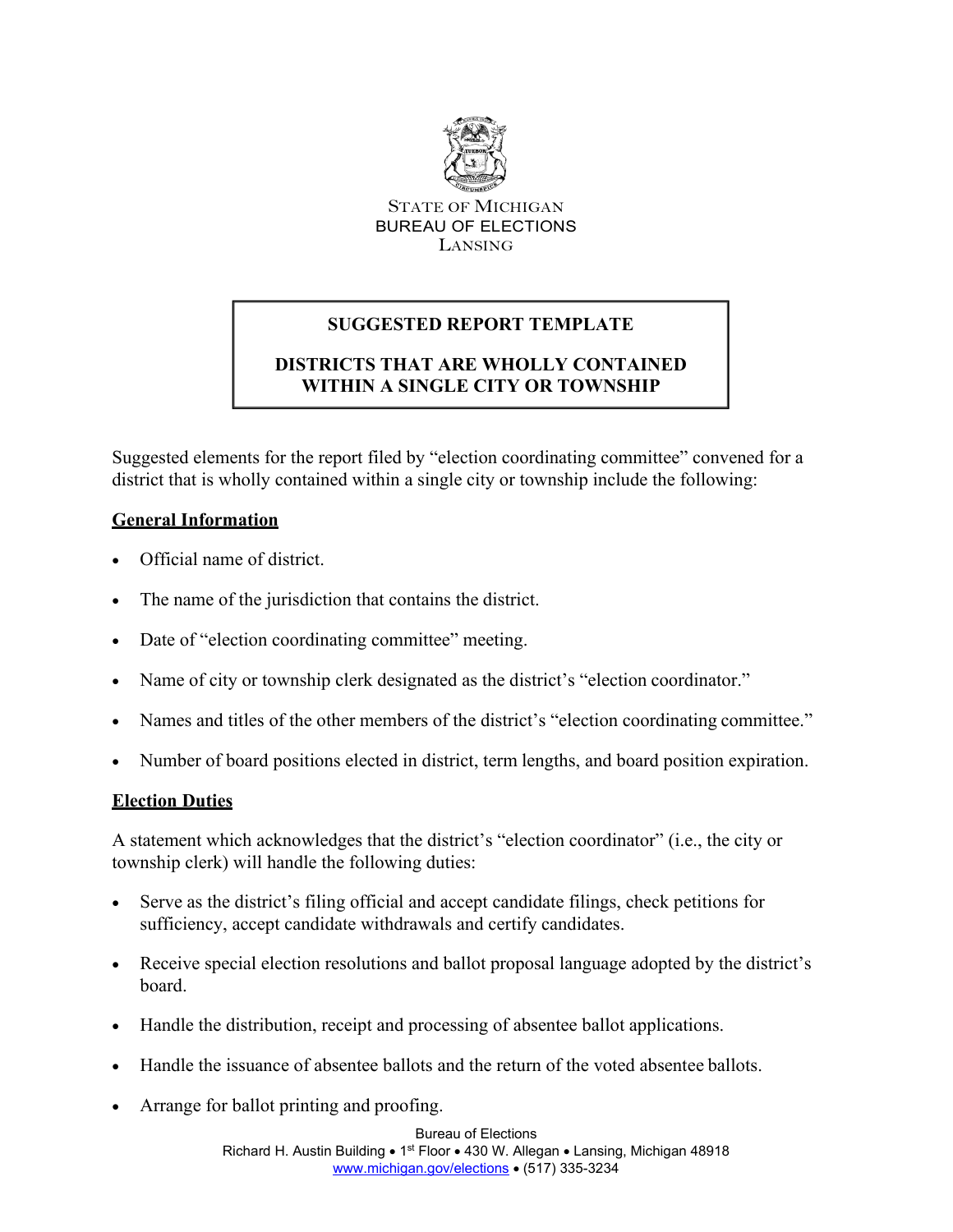- Order necessary precinct supply kits.
- Provide voting equipment for the conduct of the district's elections.
- Arrange for programming/coding and testing of voting equipment.
- Publish notice of the "public accuracy test."
- Publish "Notices of Close of Registration" and "Notices of Election."
- Handle Qualified Voter File (QVF) related responsibilities (setting up election, procurement of precinct lists, updating voter history).
- Appoint election inspectors through the local election commission.
- Establish precinct boundaries through the local election commission. (If different precinct boundaries for the conduct of the district's elections are desired.)
- Designate polling places through the city council or township board. (If different polling places are needed for the conduct of the district's elections.)
- Handle the setup of polling places on election day.
- Handle election day issues and "troubleshooting."
- Transmit election results to Board of Canvassers for the canvass and certification of the election.
- Store voted ballots after the election.
- Prepare and present reimbursement requests to school district.

#### **Precinct Boundaries and Polling Places Established for District's Elections (If Necessary)**

As Michigan election law now governs the administration of school elections, precincts established for the conduct of local school district elections, intermediate school district elections and community college district elections cannot contain more than 2,999 active registered voters. The precincts must be established by the local election commission.

If the local election commission establishes separate precinct boundaries for the conduct of the district's elections, a description of the precinct boundaries and location of the polling places selected to serve the precincts must be attached to the report.

If there is no need to establish separate precinct boundaries for the conduct of the district's elections, a statement that the district's elections will be administered with the precincts and polling places established in the city or township for the conduct of state and federal elections must be included in the report.